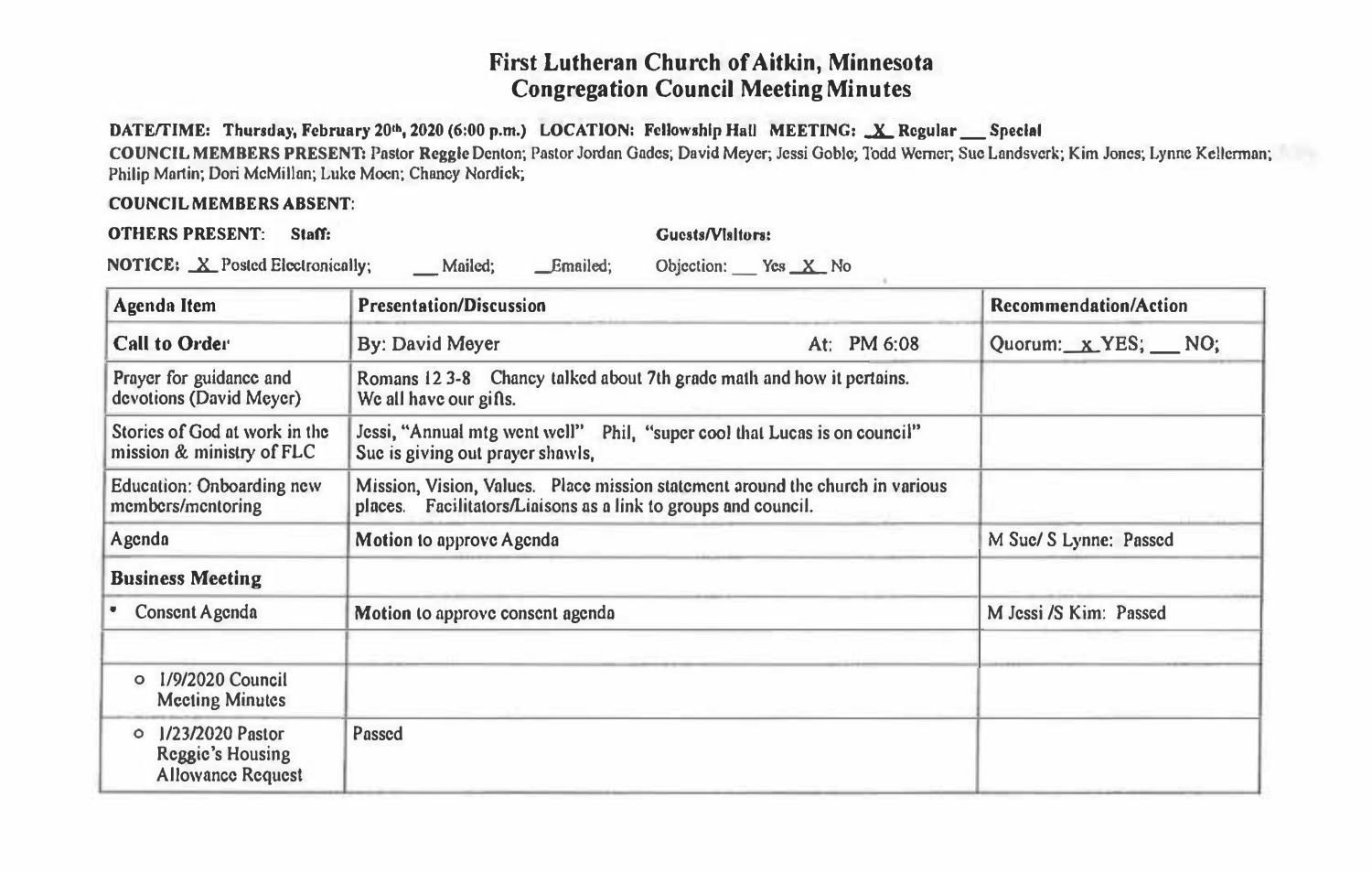| $\circ$ 1/26/2020 Special<br>Council Meeting -<br>Election of Officers -<br>2020   |                                                                                                                                             |  |
|------------------------------------------------------------------------------------|---------------------------------------------------------------------------------------------------------------------------------------------|--|
| o 1/28/2020 Regular<br>Meeting Moved to 3rd<br>Thursday cach Month                 | Passed                                                                                                                                      |  |
| $0$ $1/29/2020$<br>Recommendation for<br>Wednesday School for<br>3rd & 4th Graders | Vote Out of Order - No Ouorum                                                                                                               |  |
| o Altar Guild Meeting<br>Minutes 1/13/2020                                         |                                                                                                                                             |  |
| o Kitchen Ministry<br><b>Meeting Minutes</b><br>1/21/2020                          |                                                                                                                                             |  |
| o Kuwaa Mission Letter<br>& Contribution Report                                    | P Jordan asked about history of Kuwaa Mission. Will get in contact with Elma<br>Johnson                                                     |  |
| o Office Manager's<br>Report                                                       | Jill proposed option of advertisers sponsoring monthly bulletin. Looking at<br>options. David will talk to Jill on 2-21. LPI is the company |  |
| o Property Ministry<br><b>Meeting Minutes</b><br>2/3/2020                          |                                                                                                                                             |  |
| o VBS Ministry Meeting<br>Minutes 1/14/2020                                        |                                                                                                                                             |  |
| o Worship Ministry<br><b>Meeting Minutes</b><br>2/4/2020                           |                                                                                                                                             |  |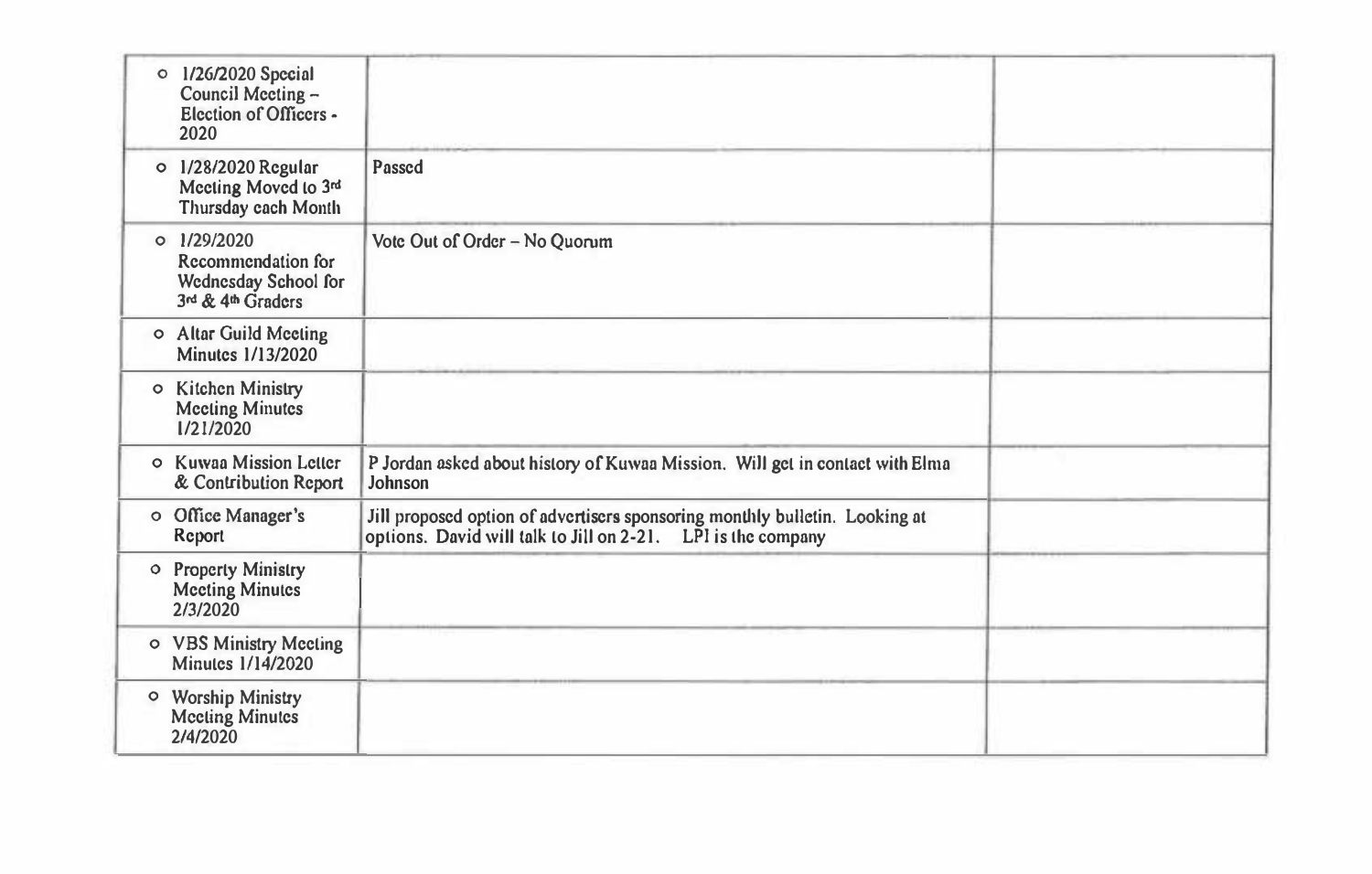| Senior Pastor Reggie's<br>Report    | Jessi questioned, about new members that haven't been baptised, or have no past<br>religious history. P Reggie answered that new member classes will still be<br>offered. Jessi questioned have families of 1st communion age students been<br>contacted. Sue asked if 5th graders, Seder meal contacted? |                      |
|-------------------------------------|-----------------------------------------------------------------------------------------------------------------------------------------------------------------------------------------------------------------------------------------------------------------------------------------------------------|----------------------|
| Associate Pastor Jordan's<br>Report | Need more adults on Wednesday PMs.                                                                                                                                                                                                                                                                        |                      |
| Approve Pastors Reports             | Clarify whether Pastors can roll over sick time. Jill/Barb tracking of sick days.<br>Motion to approve.                                                                                                                                                                                                   | M Dori S Suc: Passed |
| Liaison Assignments                 | <b>Administration: David Meyers</b><br>Property & Building: Todd Werner<br>Hospitality: Sue Landsverk, Lynn Kellerman assisting.<br><b>Faith Formation: Kim Jones</b><br>Resourse: Chancy Nordick<br>Outreach & Evangelism: Dori McMillian<br>Worship & Music: Phil Martin<br>Floater: Jessi Goble        |                      |
| Strategic Plan Review               | Council Workshop Scheduled for March 20th, 1800-2130<br>Council members should review beforehand, bring concerns to meeting.<br>Submit questions to David prior to meeting, Critique, have we accomplished<br>goals, is it relative.                                                                      |                      |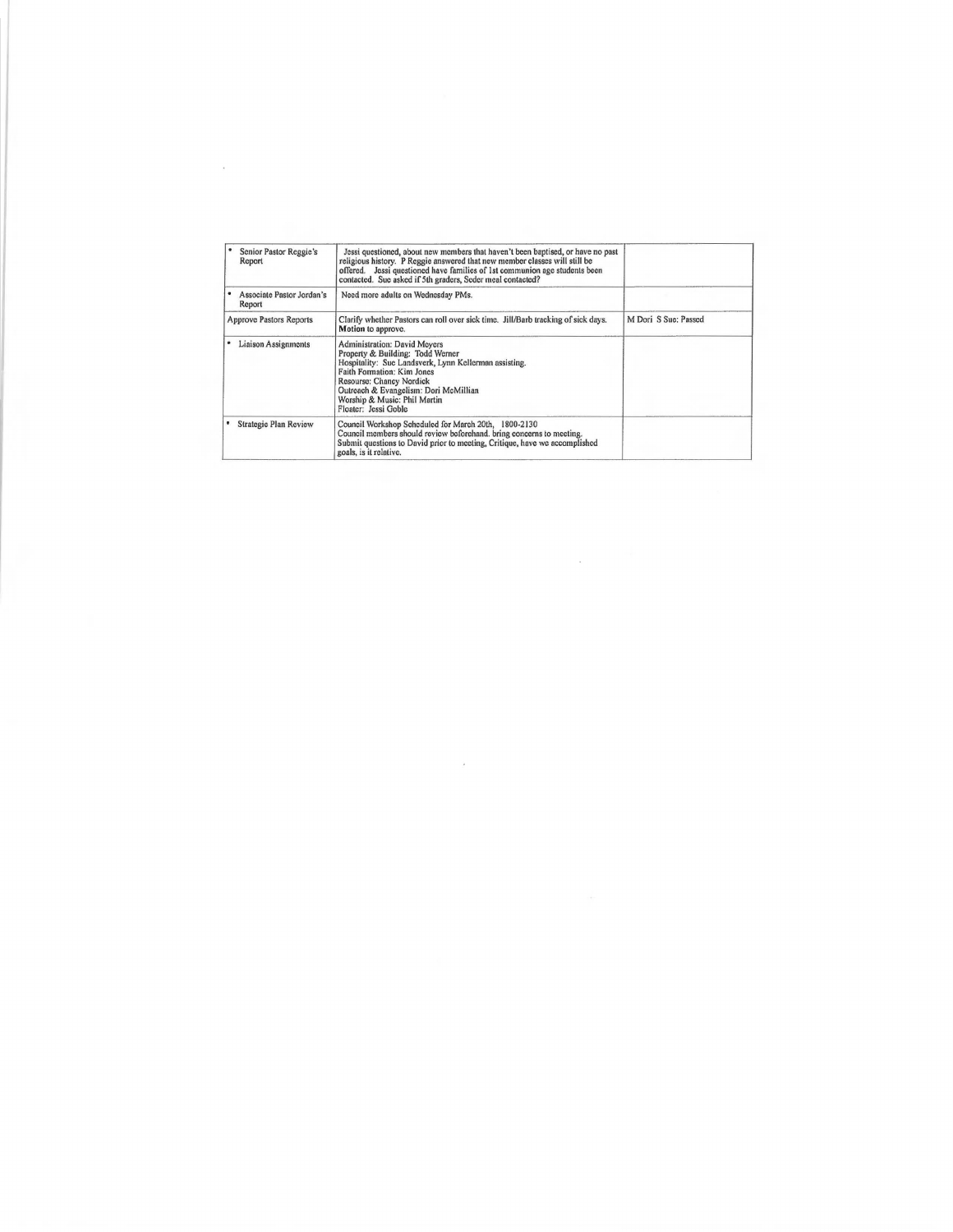| <b>Task Groups</b>                               | Update on communication group. Dori, Michelle involved. Colleen will head up<br>group.                                                                                                                                                                                                                                                                                                                                                                                                                                                                                                    |                         |
|--------------------------------------------------|-------------------------------------------------------------------------------------------------------------------------------------------------------------------------------------------------------------------------------------------------------------------------------------------------------------------------------------------------------------------------------------------------------------------------------------------------------------------------------------------------------------------------------------------------------------------------------------------|-------------------------|
| o Modifications to<br><b>Governing Documents</b> | Continuing Resolutions updates.                                                                                                                                                                                                                                                                                                                                                                                                                                                                                                                                                           |                         |
| o FLC Communication<br>Strategy                  | Establish a "Communications Committee," comprised of 2-3 congregation<br>members, the Media Specialist, the Office Manager, and a Pastor, Purpose: To<br>search out methodology for branding FLC, then incorporate into website<br>design and print copy logo and type formatting.<br>o Identify methods of communication FLC to utilize for distribution of<br>information. Providing a consistent strategy should assist individuals in<br>knowing how/where to look for detailed information on upcoming events.<br>o Ideas: Constant Contact, update to Office 365 (this is required) |                         |
| March Extra-Mile                                 | P Reggie reported; Pastors brought forth recommendations to council,<br>Month by month priorities. P Jordan discussed Salem West. (June)<br>Discussion to replace Loaves and Fishes in April with Lutheran Disaster Response<br>Motion: Send council recommendations to stewardship for approval and change<br>April to Lutheran Disaster response.                                                                                                                                                                                                                                       | M Jessi S Sue: Passed   |
| Summer Worship Schedule                          | Motion: To approve one service at 9;00 on Sundays, Saturday remain the same for<br>Summer months. (Memorial Day-Labor Day)                                                                                                                                                                                                                                                                                                                                                                                                                                                                | M Dori, S Lynne; Passed |
| Due to Heartland<br>Conference                   | Dues are \$.50 per confirmed member. Our just completed Parochial Report<br>says that we have 855 confirmed members. That comes to \$427.50.<br>P Denton: we need to clean up our membership list.<br>Placing above item on agenda for March council meeting<br>Motion; to approve paying \$427.50 to Heartland Conference.                                                                                                                                                                                                                                                               | M Jordan S Phil Passed  |
| Quarterly Council<br>Workshop Schedule           | 1st workshop scheduled for March 20th. Selection of other workshops TBD                                                                                                                                                                                                                                                                                                                                                                                                                                                                                                                   | Del 19                  |
| Living Your Strengths                            | Each council member completes the Clifton Strengthsfinder <sup>®</sup> to discover<br>your God-given talents and inspire your community and receive the report<br>of your signature themes (top 5). You will also receive the paperback titled<br>Living Your Strengths.                                                                                                                                                                                                                                                                                                                  | Tabled                  |